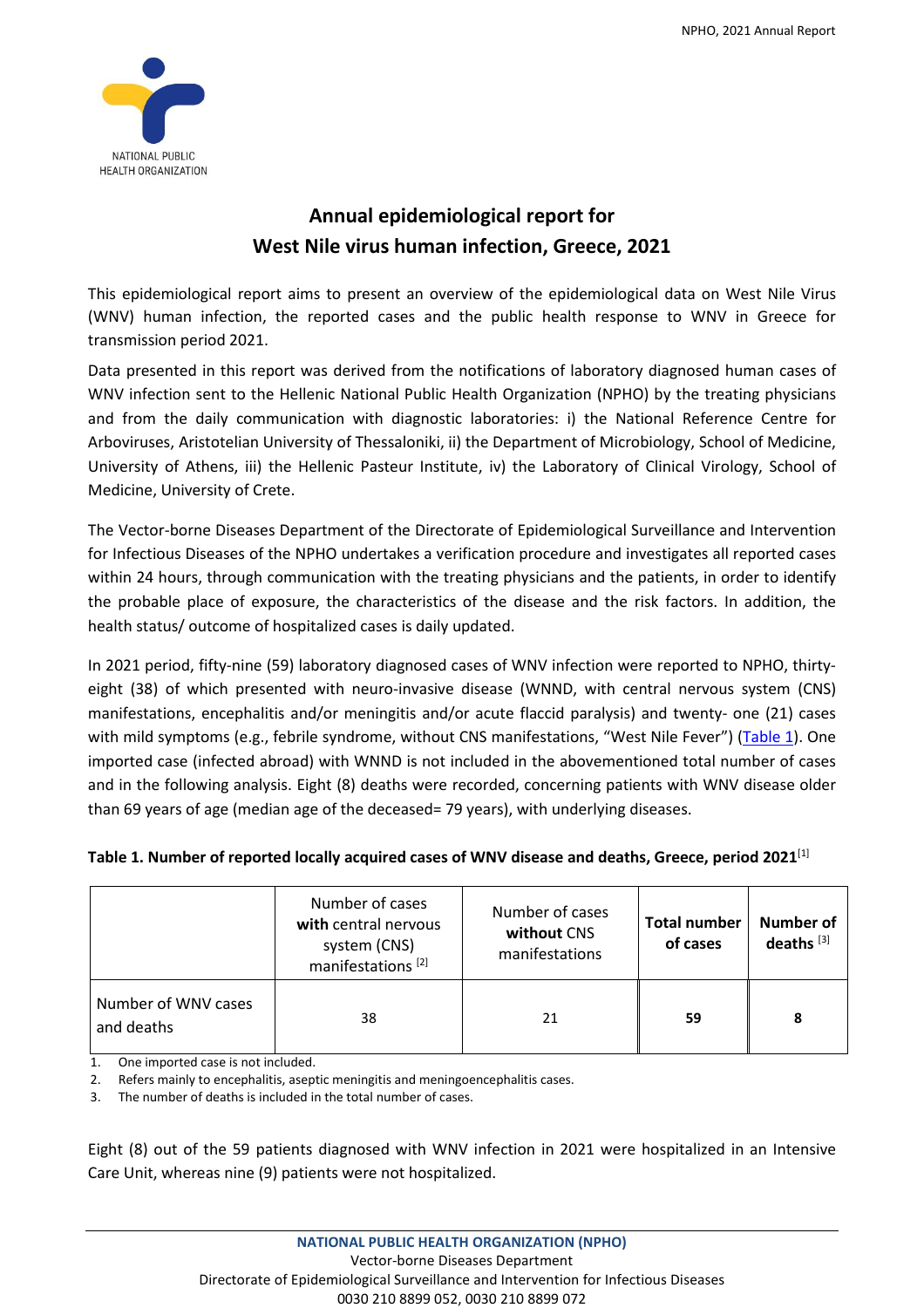Figure 1 shows the reported locally acquired WNND cases by week of symptom onset. For the first diagnosed case of WNV infection for transmission period 2021 (case with WNND), the reported onset of symptoms was on 14<sup>th</sup> July 2021 (wk 28/2021), and the last reported case had symptoms onset on 25<sup>th</sup> October 2021 (wk 43/2021).





1. Each blue box represents one laboratory diagnosed case of WNND reported to NPHO in transmission period 2021.

2. For one patient, the date of symptom onset is unknown.

Table 2 and Figure 2 show the geographic distribution of the notified locally acquired cases with laboratory diagnosed WNV infection at the level of probable Municipalities of exposure (Table 2) and probable Regional Units (NUTS3) of exposure (Figure 2). The patient's probable place of exposure is a rough indicator of the WNV circulation areas.

According to a serosurvey conducted in 2010 by the NPHO and the National School of Public Health, at the epicentre of the 2010 WNV outbreak in Central Macedonia, it was estimated that WNND disease develops in 1:140 infected persons.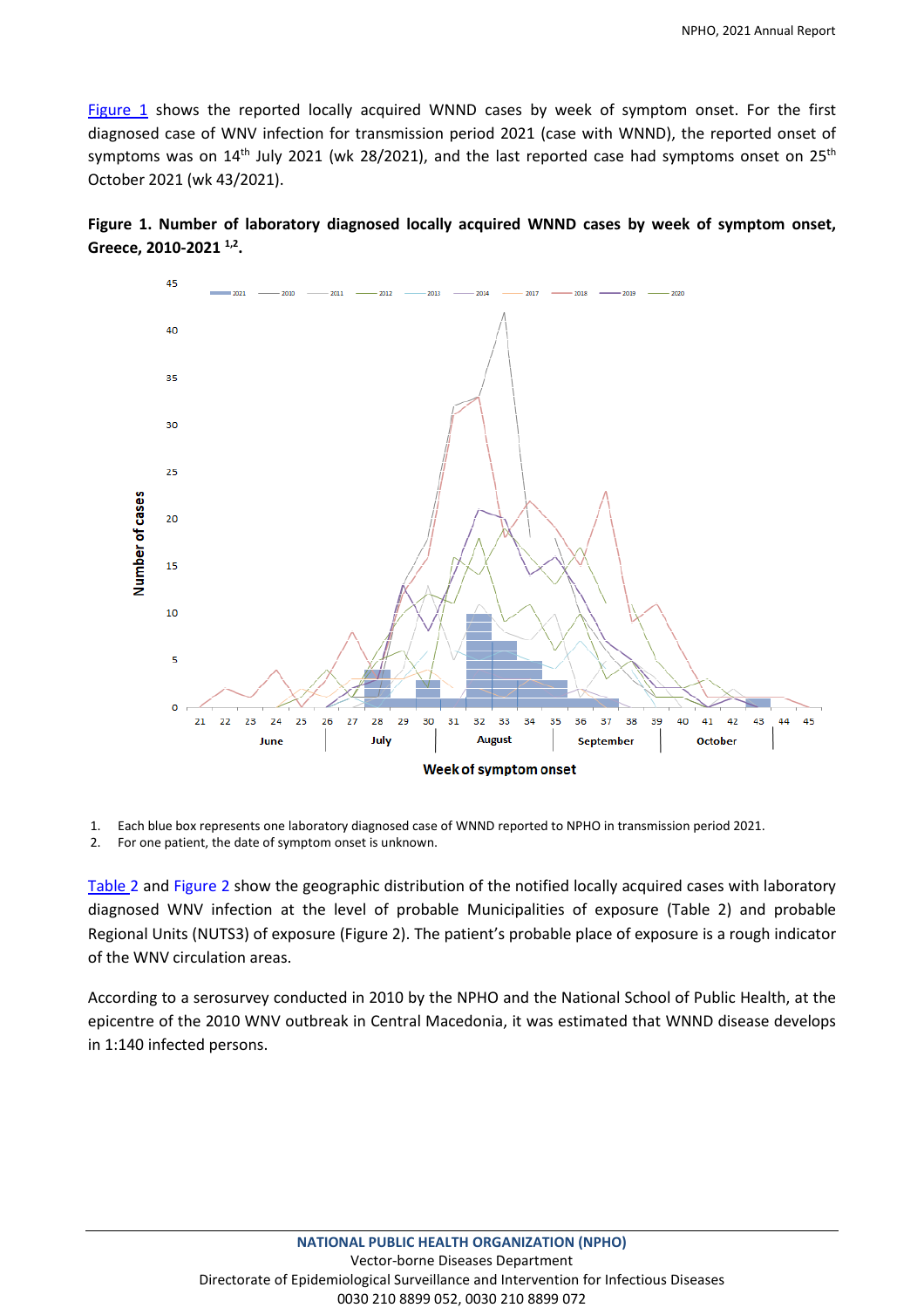**Table 2. Reported locally acquired cases with laboratory diagnosed WNV infection (with and without WNND) by probable Municipality of exposure, Greece, transmission period 2021 (n=59)**

| Region                                | <b>Regional Unit</b> | <b>Probable Municipality</b><br>of exposure | <b>Number of</b><br>cases with<br><b>WNND</b> | Incidence of<br><b>WNND</b> per<br>100,000<br>population[1] | Number of<br><b>West Nile</b><br><b>Fever cases</b><br>(non WNND) |
|---------------------------------------|----------------------|---------------------------------------------|-----------------------------------------------|-------------------------------------------------------------|-------------------------------------------------------------------|
|                                       | Pella                | Pella                                       | 8                                             | 12.7                                                        | 5                                                                 |
|                                       |                      | Skydra                                      | 5                                             | 24.8                                                        | 0                                                                 |
|                                       | Imathia              | Veroia                                      | 5                                             | 7.5                                                         | 4                                                                 |
| <b>Central</b><br>Macedonia           |                      | Alexandria                                  | 6                                             | 14.4                                                        | 6                                                                 |
|                                       |                      | Heroic City Naoussa                         | $\pmb{0}$                                     |                                                             | $\overline{2}$                                                    |
|                                       | Thessaloniki         | Ampelokipi - Menemeni                       | 3                                             | 5.8                                                         | 0                                                                 |
|                                       |                      | Delta                                       | $\mathbf{1}$                                  | 2.2                                                         | $\mathsf{O}\xspace$                                               |
|                                       |                      | Thermaikos                                  | 0                                             | $\overline{\phantom{a}}$                                    | $\mathbf{1}$                                                      |
|                                       |                      | Chalkidona                                  | $\mathbf{1}$                                  | 3.0                                                         | 0                                                                 |
|                                       |                      | Kordelio- Evosmos                           | $\mathbf{1}$                                  | 1.0                                                         | 0                                                                 |
|                                       | <b>Serres</b>        | Irakleia                                    | $\mathbf{1}$                                  | 4.7                                                         | 0                                                                 |
| <b>Attica</b>                         | <b>East Attica</b>   | Pallini                                     | $\mathbf{1}$                                  | 1.8                                                         | 0                                                                 |
|                                       |                      | Spata - Artemida                            | $\overline{2}$                                | 5.9                                                         | 0                                                                 |
| <b>Central Greece</b>                 | Viotia               | Tanagra                                     | $\mathbf{1}$                                  | 5.1                                                         | $\pmb{0}$                                                         |
| (Sterea Ellada)                       | Evia                 | Chalkideon                                  | 1                                             | $1.0$                                                       | 0                                                                 |
| <b>East Macedonia</b><br>& Thrace     | Kavala               | Paggaio                                     | 1 <sup>2</sup>                                | 3.1                                                         | $\mathbf{1}$                                                      |
|                                       |                      | Kavala                                      | $\pmb{0}$                                     |                                                             | $\mathbf{1}$                                                      |
|                                       | <b>Drama</b>         | Drama                                       | $\pmb{0}$                                     |                                                             | $\mathbf{1}$                                                      |
| <b>Undetermined place of exposure</b> |                      | $\mathbf 1$                                 |                                               | $\mathsf{O}\xspace$                                         |                                                                   |
| <b>Total Greece</b>                   |                      |                                             | 38                                            | 0.35                                                        | 21                                                                |

1. Calculations based on 2011 census data (Hellenic Statistical Authority).

2. Due to a complex travel history, the most probable place of exposure of this patient was considered to be at the Municipality of Paggaio, Regional Unit of Kavala; however, the possibility of exposure to the Municipality of Amfipolis, Regional Unit of Serres, cannot be excluded.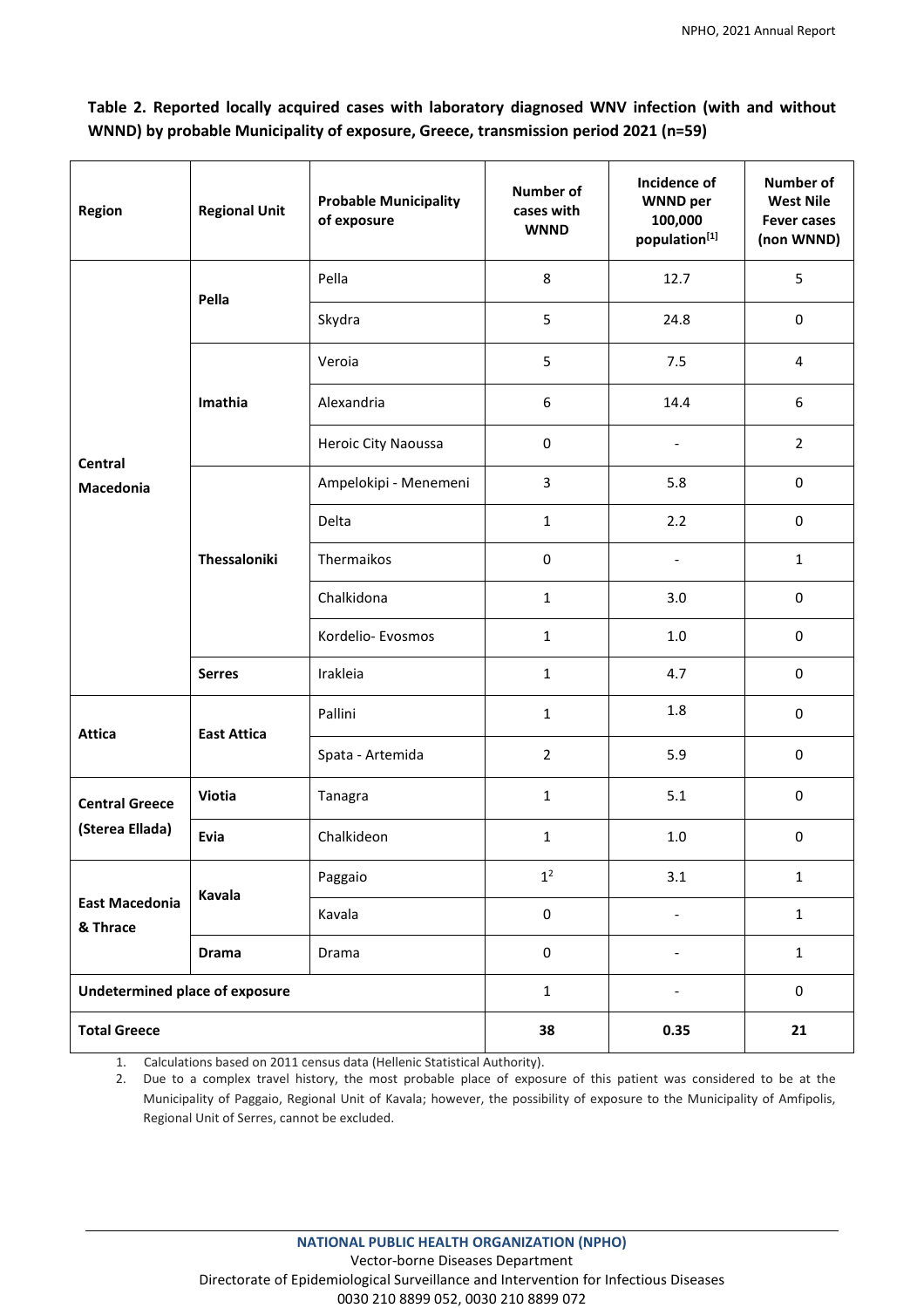**Figure 2: Map showing the probable Regional Units (NUTS3) of exposure of reported cases with laboratory diagnosed WNV infection, Greece, 2021 (n=58** [1]).



Administrative boundaries: © EuroGeographics © UN-FAO © Turkstat. The boundaries and names shown on this map do not imply official endorsement or acceptance by the European Union. Map produced on: 11 Feb 2022

1. For one patient the probable place of exposure could not be determined.

In 2021, human WNV cases were recorded in Regional Units (NUTS3) with previously recorded human cases, in the Regions of Central Macedonia, East Macedonia & Thrace, Central Greece (Sterea Ellada) and Attica (with higher incidence in the Region of Central Macedonia).

The median age of WNND cases was 72 years (range: 12 - 90 years).

Out of the 59 cases, 34 (58%) were male and 25 (42%) were female. Tables 3 and 4 show the number and incidence of cases per age-group and gender respectively.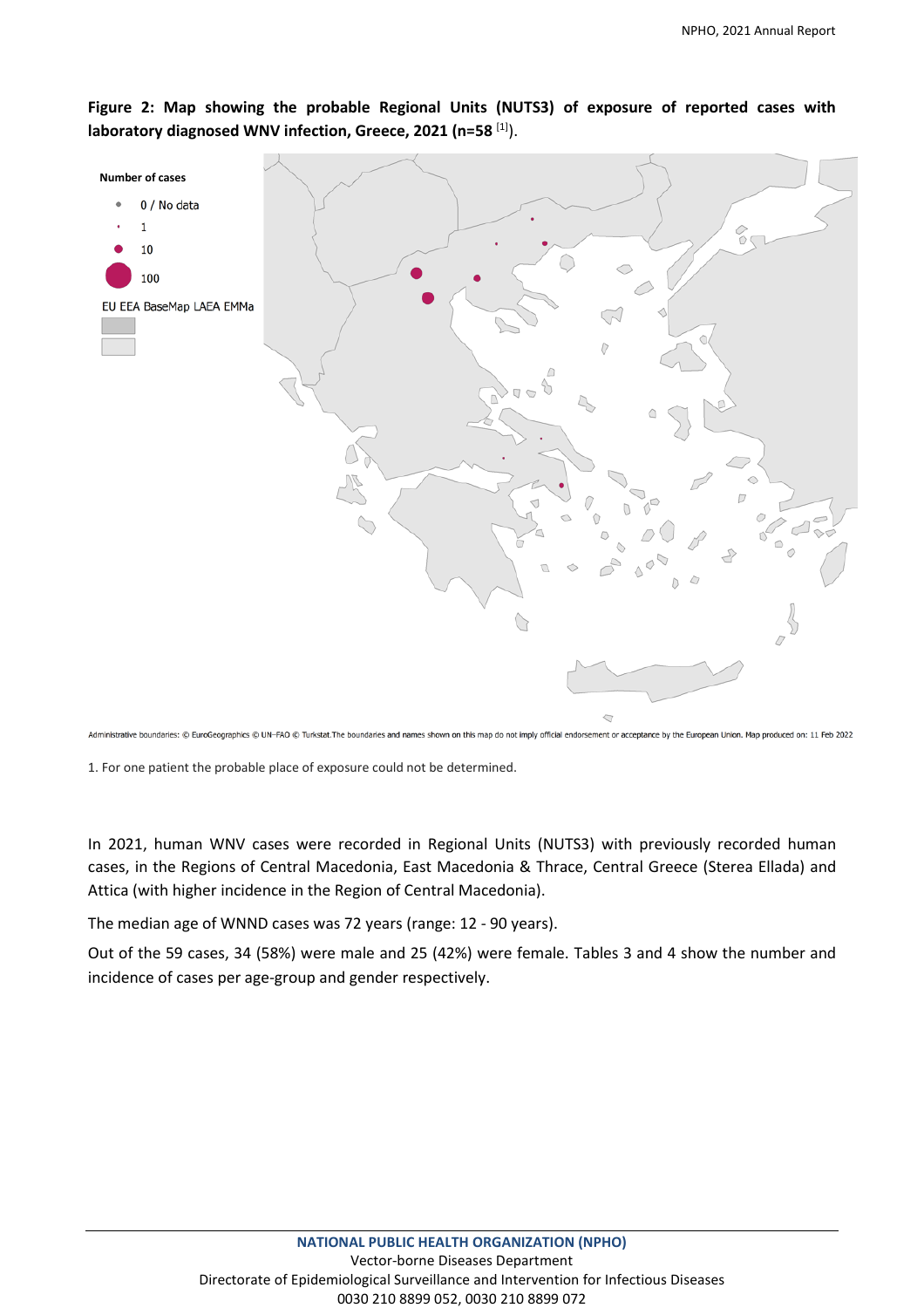| Age-group (years) | <b>Number of cases</b><br>$(n=59)$ | <b>Number of WNND cases</b><br>$(n=38)$ | <b>Incidence of WNND</b><br>(per 100,000 population)* |
|-------------------|------------------------------------|-----------------------------------------|-------------------------------------------------------|
| $0 - 19$          | 1                                  | 1                                       | 0.05                                                  |
| 20-29             | 1                                  | $\mathbf 0$                             | 0.0                                                   |
| 30-39             | 0                                  | $\mathbf 0$                             | 0.0                                                   |
| 40-49             | 4                                  | 2                                       | 0.1                                                   |
| 50-59             | 11                                 | 3                                       | 0.2                                                   |
| 60-69             | 12                                 | 8                                       | 0.7                                                   |
| 70-79             | 15                                 | 12                                      | 1.2                                                   |
| $\geq 80$         | 15                                 | 12                                      | 2.1                                                   |

**Table 3. Number of cases (total and WNND), and WNND incidence per age-group, Greece, 2021**

\* Calculations based on 2011 census data (Hellenic Statistical Authority).

| Gender | <b>Number of cases</b><br>$(n=59)$ | <b>Number of WNND cases</b><br>$(n=38)$ | <b>Incidence of WNND</b><br>(per 100,000 population)* |
|--------|------------------------------------|-----------------------------------------|-------------------------------------------------------|
| Male   | 34                                 | 24                                      | 0.5                                                   |
| Female | 25                                 | 14                                      | 0.3                                                   |

\* Calculations based on 2011 census data (Hellenic Statistical Authority).

Among the 38 WNND cases, 30 (79%) cases exhibited symptoms of encephalitis, four (10.5%) cases presented symptoms of meningoencephalitis, three (8%) cases symptoms of meningitis, and one (2.5%) patient presented acute flaccid paralysis.

Regarding the clinical symptoms of the WNND cases (with available relevant information), these included: fever (97%), malaise/fatigue (97%), confusion/consciousness level deterioration (84%), anorexia (72%), sleepiness (65%), chills (52%), headache (50%), dizziness (48%), vomiting (42%), myalgia/arthralgia (41%), tremor/extrapyramidal signs (34%), diarrhoea (31%), abdominal pain (19%), nausea (14%), limb paralysis (12%), ataxia/ gait disorders (11%), rash (11%), lymphadenopathy (11%), vision deterioration (11%), retroorbital pain (7%), numbness (4%), cardiovascular implications (4%). Among the 38 WNND cases, 35 (92%) cases reported at least one underlying chronic disease.

Regarding the clinical symptoms of the symptomatic West Nile Fever cases (without CNS manifestations) (with available relevant information), these included: fever (100%), malaise/fatigue (95%), anorexia (76%), headache (74%), chills (57%), myalgia/arthralgia (53%), nausea (39%), rash (39%), lymphadenopathy (33%), retro-orbital pain (31%), dizziness (28%), sleepiness (26%), vomiting (17%), abdominal pain (11%), diarrhoea (11%), confusion/consciousness level deterioration (6%). One patient (without CNS manifestations) presented auditory neuropathy. Among the symptomatic cases without CNS manifestations, 79% reported at least one underlying chronic disease.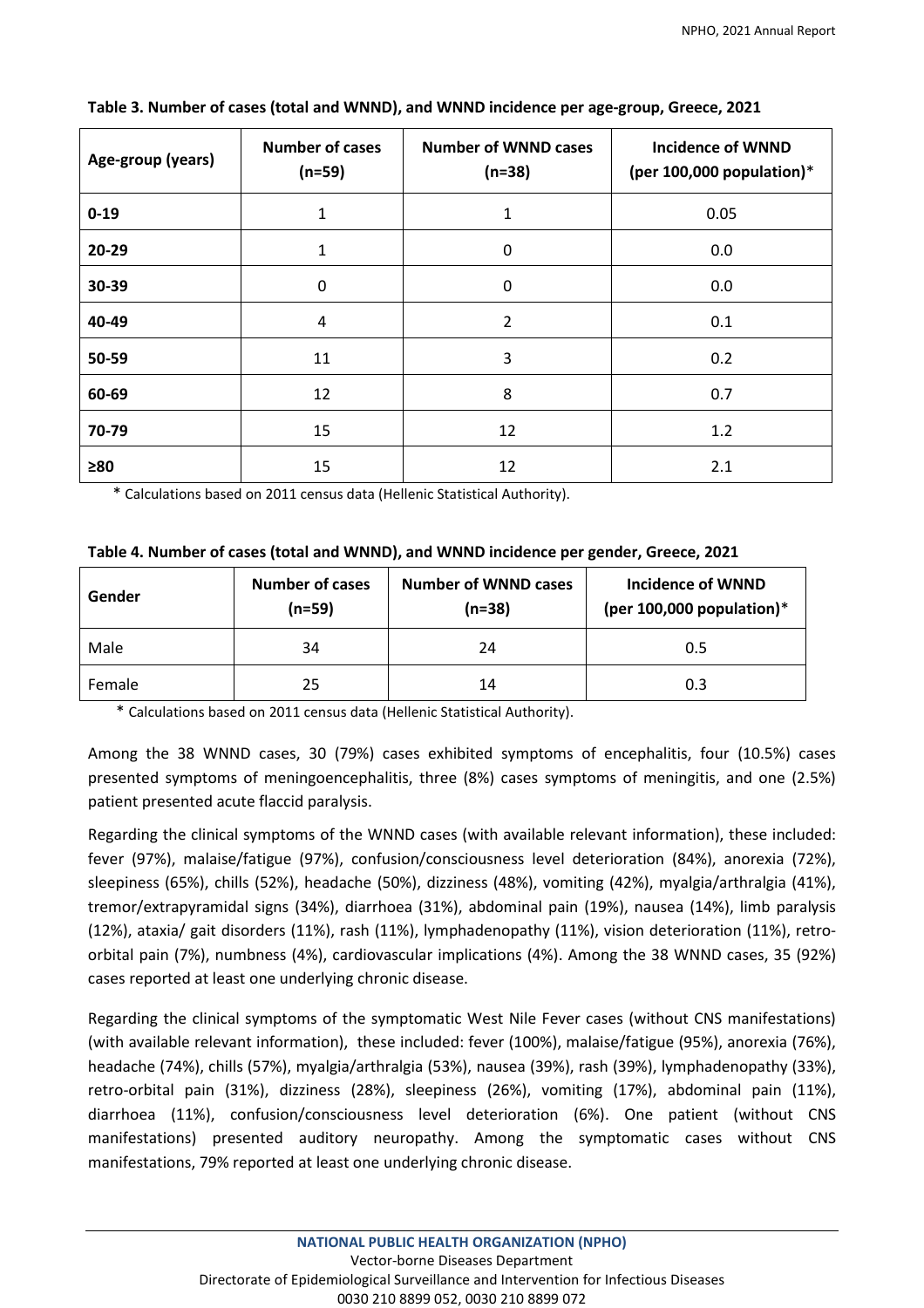In addition, in the context of the enhanced surveillance of WNV infection in equids performed by the national animal health authorities/ Ministry of Rural Development and Food, one case of recent WNV infection in an equid was recorded, in the 2021 period, in the Regional Unit of Aitoloakarnania, Region of Western Greece, indicating the circulation of WNV in this area also.

## **PUBLIC HEALTH MEASURES SUPPORTED BY THE NPHO, 2021**

In every mosquito circulation season, the Hellenic National Public Health Organization (NPHO) -in collaboration with other involved stakeholders- implements a series of preventive and response public health measures for the management of West Nile Virus infection, which include:

- I. **Enhanced surveillance for WNV infection in humans**:
- ‐ **Awareness raising of physicians** about the WNV infection: Testing for WNV infection in suspected cases (such as cases with encephalitis, aseptic meningitis, acute flaccid paralysis, fever of undetermined etiology) is recommended. The NPHO provides guidelines for the recognition and diagnosis of WNV disease and the recommended laboratory investigation (mailings and website [www.eody.gov.gr\)](http://www.eody.gov.gr/). For the 2021 period, an informative letter was sent to all Health Units and Medical Associations of the country for vigilance regarding West Nile Virus, in late May 2021. In addition, following the recording of cases in an area, local Health Units were urgently informed.
- ‐ **Daily communication and information exchange with laboratories** conducting diagnostic testing for WNV (active laboratory-based surveillance).
- ‐ **Enhancing laboratory diagnosis** of suspected cases, by supporting the National Reference Centre and other specialised diagnostic laboratories.
- ‐ **Case investigation:** The Vector-borne Diseases Department of NPHO undertakes the investigation of every reported WNV case within 24 hours after diagnosis, in order to determine the probable place of exposure, the risk factors and the severity of the disease. Health status of hospitalized cases is daily updated.
- ‐ **Immediate update of stakeholders** on the diagnosed cases (Ministry of Health, Ministry of Rural Development and Food, Hellenic National Blood Transfusion Center, Regions/ Directorates of Public Health and Social Welfare, Municipalities).
- ‐ **Weekly surveillance reports on human WNV infection cases** (uploaded on the NPHO website).
- II. **Communication and health promotion activities for the public:** Informative material for the public regarding West Nile Virus infection and the recommended protective measures against mosquito bites is available in the NPHOs website [\(https://eody.gov.gr\)](https://eody.gov.gr/). In 2021, NPHO:
	- Published an announcement (in June 2021) regarding the expected recurrence of cases in the current transmission period, and the recommended prevention measures.
	- Published a Press Release (in 2nd of August 2021) regarding the diagnosis of the first two cases of West Nile Virus infection and the recommended prevention measures.
	- Updated informative leaflets for the protection against mosquito bites and for West Nile virus infection.
	- Sent -via email- the new informative material to regional and local authorities in mid June 2021.
	- Sent informative leaflets for the protection against mosquito bites to all Regions of Greece, in order to be distributed to the public.
	- In every affected Municipality, informative leaflets were urgently provided, if needed.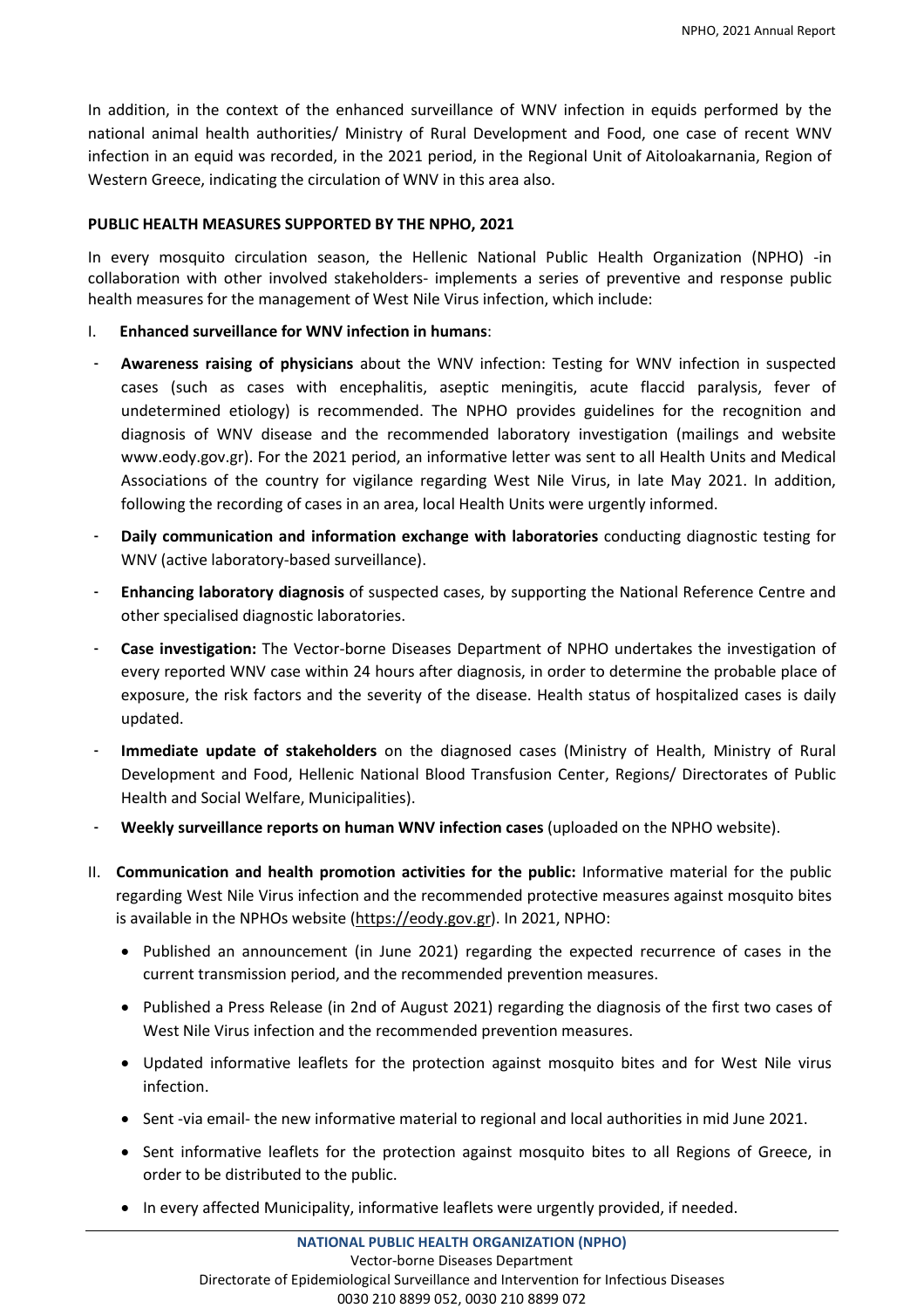- III. **Coordination of an intersectional Working Group (WG) on the definition of affected areas by vector borne diseases.** This WG, under the MoH Committee for the Prevention and Management of Tropical Diseases, considered all available entomological and epidemiological data and decided on the characterization of affected areas assisting the implementation of blood safety measures. The list of affected areas was published on NPHOs website and updated regularly. These were used by the Hellenic National Blood Transfusion Center to issue guidance on blood safety. In addition, the Coordinating Haemovigilance Centre of NPHO issued guidance for the haemovigilance competent authorities.
- IV.Collaboration and exchange of information with the **Ministry of Rural Development and Food** regarding the West Nile virus infection in equids.
- V. **Vector surveillance and control activities:**
- **Raising awareness and guidance to Regional Authorities:** NPHO communicates regularly (workshops, meetings, letters) with all Regional Authorities in Greece recommending the timely planning, organization and implementation of integrated vector control programmes. In 2021, NPHO sent relevant awareness letters in February 2021 (with a brief guide to the key steps to achieve timely implementation of the vector control program) and urgently informed local authorities of the affected areas regarding the recommended preventive and response measures (intensified mosquito control and raising awareness of the local population).
- **Entomological surveillance**: For the 2021 period, NPHO performed an active vector surveillance programme in various areas of the country, in collaboration with local/regional authorities, private mosquito control sub-contractors, the School of Public Health-University of West Attica and the Benaki Phytopathological Institute, and continued the effort to collect entomological data.
- **Communication with international public health stakeholders:** Frequent communication and weekly information exchange with ECDC (real-time reporting of the diagnosed cases in TESSy).

## **CONCLUSIONS**

West Nile virus infection cases are recorded -on an annual basis- in many countries worldwide, including many European countries. In 2010-2014 and 2017-2020, cases of West Nile virus infection were recorded in various areas of Greece also, while virus circulation has been recorded in all regions. The recurrence of WNV infection cases was considered likely and expected in the country, as well as in other European and neighboring countries, in the 2021 period (as in each transmission season).

In 2021, a total of 59 human cases of WNV infection were recorded in Greece, from mid-July to late October, in some Municipalities in the Regional Units (NUTS3 level) of Pella, Imathia, East Attica, Viotia, Evia, Kavala, Drama, Serres and Thessaloniki.

The occurrence of human cases in an almost annual basis during the last decade (2010-2014 and 2017- 2021) suggests that **WNV has been established in our country, as well as in other European and neighboring countries**; **its circulation and the occurrence of cases remain likely and expected in the following transmission periods**, in previously affected and in new areas.

In the EU Member States and EU neighboring countries, in transmission period 2021, human WNV infection cases were also recorded -besides Greece- in Italy, Servia, Hungary, Romania, Spain, Germany, and Austria (source: ECDC, Weekly updates: 2021 [West Nile virus transmission season\)](https://ecdc.europa.eu/en/west-nile-fever/surveillance-and-disease-data/disease-data-ecdc).

Epidemiological surveillance of the disease, systematic and early implementation of mosquito control programs and personal protective measures against mosquito bites are considered the most appropriate measures to control WNV infection outbreaks.